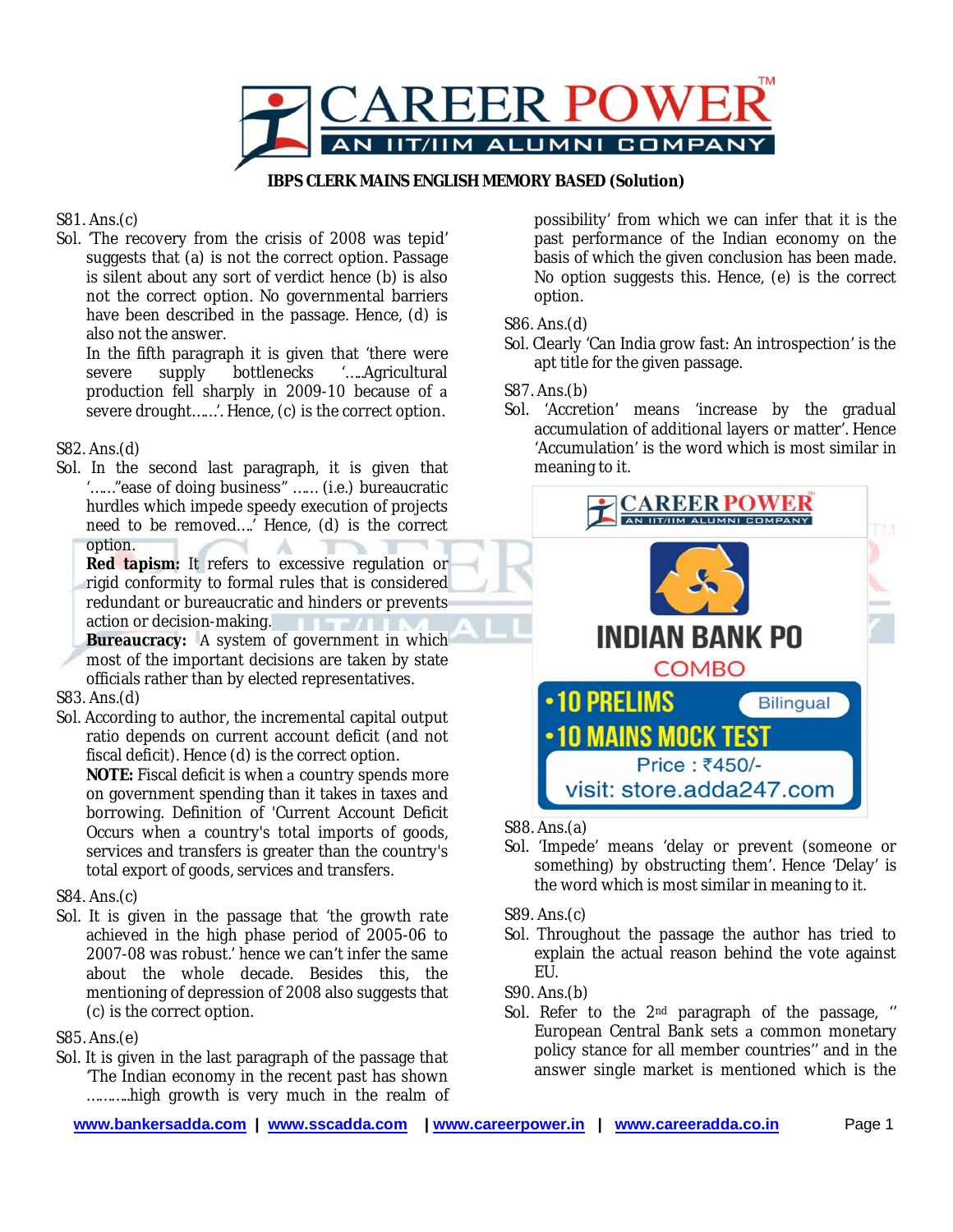same thing and hence is the common source of irritation for member countries.

### S91. Ans.(c)

Sol. Refer to the 2<sup>nd</sup> paragraph of the passage, " They think that control has moved to unelected bureaucrats in Brussels." which is why some section atleast voted against EU.

## S92. Ans.(a)

Sol. Option (ii) is incorrect as author thinks it is the arrangement that is the real devil and not the globalization.

### S93. Ans.(e)

Sol. None of the options mentioned above are correct.

### S94. Ans.(d)

Sol. evoked means bring or recall (a feeling, memory, or image) to the conscious mind hence elicit is the word most similar in meaning.

### S95. Ans.(b)

Sol. Spate means a large number of similar things coming in quick succession hence deluge is the word most similar in meaning.



- S96. Ans.(d)
- Sol. "Stalwart, extraordinary, opportunities" is the correct choice.

**Stalwart** means loyal, reliable, and hard-working.

- S97. Ans.(a)
- Sol. "threatened, retaliatory, weapons" is the correct choice.

"**Retaliatory** means the action of returning military attack; counter-attack."

S98. Ans.(b)

Sol. **Invocation** means the action of invoking someone or something.

**Proletariat** means working-class people regarded collectively (often used with reference to Marxism).

### S99. Ans.(c)

Sol. "responsibility, misrepresent, inhabit" fits the blanks most appropriately.

### S100. Ans.(e)

Sol. Patriarchal means relating to or denoting a system of society or government controlled by men. **Prohibits** means formally forbid (something) by law, rule, or other authority.

### S101.Ans.(d)

Sol. Only option  $(d)$  is not a part of the coherent paragraph as other options form an opening to an article the option (d) talks about the sustainability of "New Urban Agenda" which is not yet mentioned.

### S102.Ans.(b)

Sol. Only option (b) is not a part of the coherent paragraph as the reason for the call made by the Indian corporate sector for lower interest rates and a competitive exchange rate on an auto-replay mode is not given and thus is redundant in this paragraph and does not fit into the theme of the paragraph.

### S103.Ans.(c)

Sol. Option (c) is the one that doesn't fit the theme of the paragraph properly as from the other options it can be concluded that paragraph is an introductory part of the article while option (c) is not the part of this paragraph, it can be indicated by 'most of them' as we don't know anything about them.

### S104.Ans.(a)

Sol. Option (a) is the one which is not a part of the coherent paragraph as we can see the other options are talking about the effects and the shock that is caused by the malware option (a) is just defining term Dyn hence is the correct choice.

### S105.Ans.(e)

Sol. Option (e) is correct as it does not fit into the theme of the paragraph.

### S106. Ans.(d)

Sol. Parallel structure requires the use of the verbal noun as the object of the verb enjoyed: Enjoyed what? Splashing, bathing: and sun bathing, enjoy should not be followed by an infinitive construction.

S107. Ans.(c)

**www.bankersadda.com | www.sscadda.com | www.careerpower.in | www.careeradda.co.in** Page 2